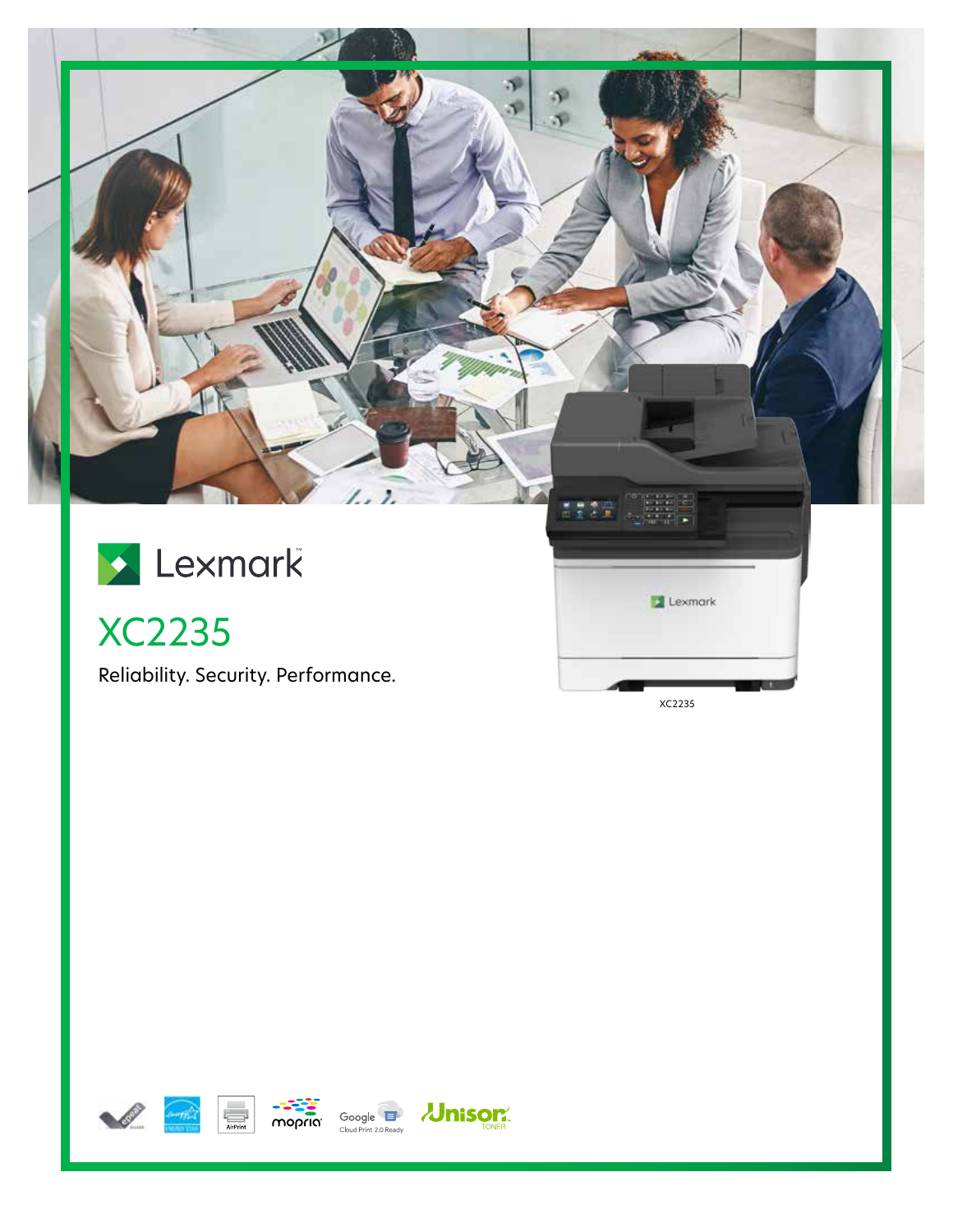# Lexmark XC2235

**The multifunction Lexmark XC2235 builds on output at up to 35 pages per minute\* with a 4.3-inch/10.9-cm color touch screen. In addition to reliably handing diverse media types and sizes, it includes tools that help you both minimize toner consumption and get the color right.**



#### **Ready when you are**

- ▶ 1.2-GHz quad-core processor and up to 6 GB memory drives printing at up to 35 ppm.\*
- ▶ Scan at up to 50 pages per minute.
- } Steel frame and durable design stands up to heavy use and harsh environments.
- } Long-life fuser and imaging components extend uptime.
- } Unison™ Toner replacement cartridges deliver up to 6000 color and 9000 monochrome pages\*\*.
- Keep printing in black even when color toner is empty.

## **Color that keeps saving**

- } PANTONE® calibration, embedded color sample pages and Lexmark Color Replacement produce accurate, professional color output in-house.
- Save toner with suite of tools that let you choose when and how much color to print.

#### **Input that works**

- } Reliable, flexible media handling supports cardstock, small media, and envelopes from the main tray or a convenient single-sheet feeder.
- } 251 pages of standard input can grow to 1451.

### **Interact with ease**

- } Tiltable 4.3-inch/10.9-cm e-Task touch screen comes with convenience and productivity apps and is customizable to meet your needs.
- } Front USB port allows walk-up printing from popular file formats without a computer.
- ▶ Compact footprint allows flexible placement in more locations.
- } Connect easily via Ethernet, USB, or simple mobile printing options.

# **Full-spectrum security**

- } Lexmark's full-spectrum security architecture helps keep your information safe—in the document, on the device and over the network.
- } Keypoint Intelligence Buyers Lab honored Lexmark with a prestigious BLI PaceSetter award for Document Imaging Security\*\*\*.



### **Built for planet earth**

- } Energy management features reduce power consumption in active use or sleep mode.
- } Standard two-sided printing saves paper.
- } Recycle cartridges through the award-winning Lexmark Cartridge Collection Program (LCCP).

\*Print and copy speeds measured in accordance with ISO/IEC 24734 and ISO/IEC 24735 respectively (ESAT). For more information see: www.lexmark.com/ISOspeeds. \*\*Average yield based on approximately 5% print coverage. \*\*\*Award based on North America and/or Western Europe data

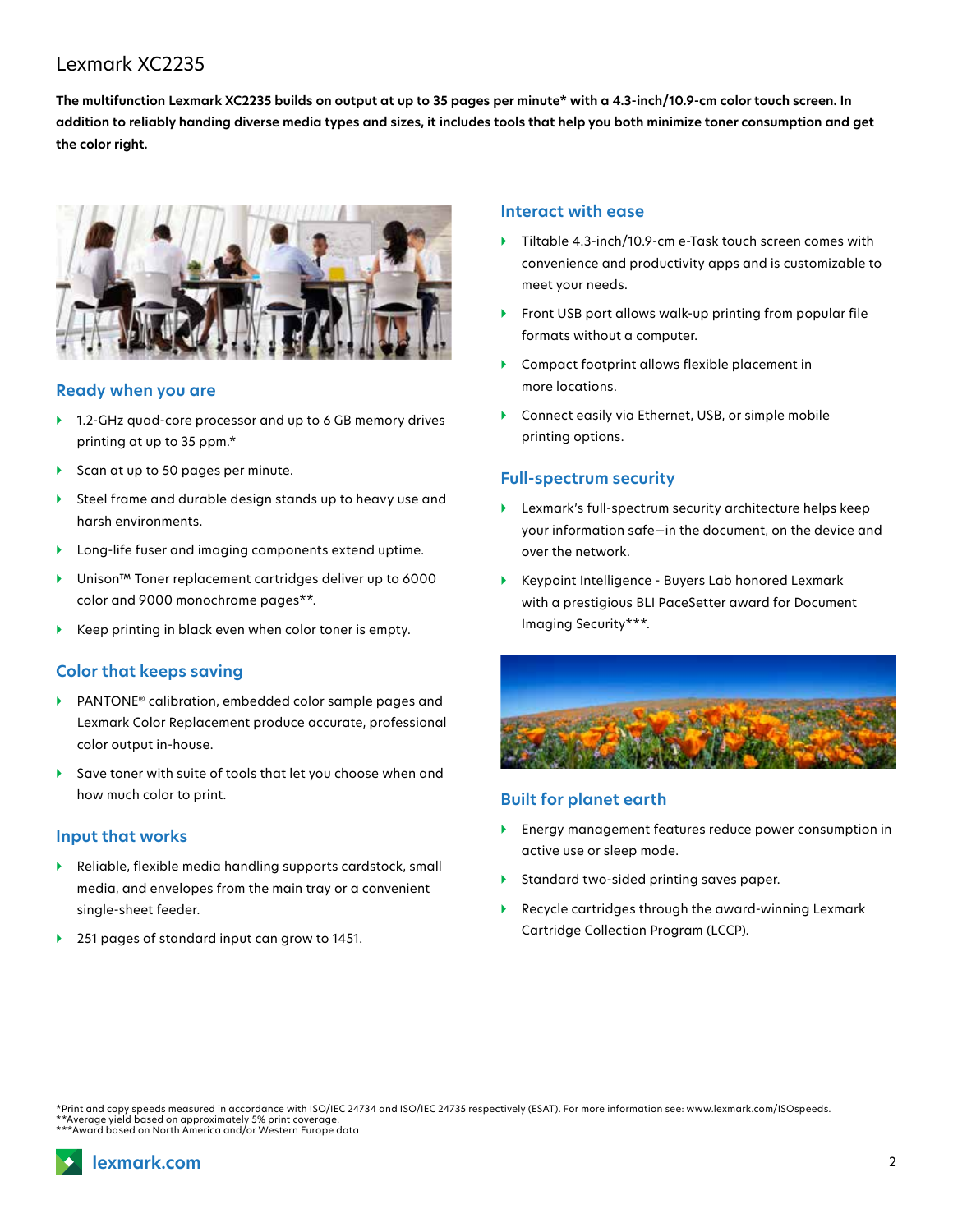

- 1 Multifunction product with 4.3-inch/10.9-cm e-Task color touch screen 18.2 x 17.4 x 23.1 inches 462 x 442 x 588 mm
- 2 650-sheet duo tray 5.2 x 16.7 x 16.4 inches 133 x 424 x 416 mm
- 3 550-sheet tray 5.2 x 16.7 x 16.4 inches 133 x 424 x 416 mm

Adjustable printer stand (not shown) 20.5 x 25.7 x 24.6 inches 521 x 653 x 625 mm

Swivel cabinet (not shown) 10.4 x 18.7 x 23.6 inches 263 x 476 x 600 mm



Note 1: Supports one optional 650-sheet duo tray; or one optional 650-sheet duo tray and one optional 550-sheet tray with the 650-sheet duo tray on top. Note 2: All measurements are shown as height x width x depth. For more information about supported configurations, refer to the Printer, Option and Stand Compatibility Guide at http://www.lexmark.com/publications/furniture\_safety/

© 2018 Lexmark. All rights reserved.

Lexmark, the Lexmark logo and Unison are trademarks of Lexmark International, Inc., registered in the United States and/or other countries. AirPrint and the AirPrint Logo are trademarks of Apple, Inc. Google Cloud Print is a trademark of Google, Inc. MOPRIA®, the Mopria® Logo™ and the Mopria® Alliance logos are trademarks, service marks, and certification marks of Mopria Alliance, Inc. in the United States and other countries. PANTONE®, PANTONE® Goe™ and other Pantone, Inc. trademarks are property of Pantone, Inc. All other trademarks are the property of their respective owners.

This product includes software developed by the OpenSSL Project for use in the Open SSL Toolkit (http:// ww.openssl.org/).